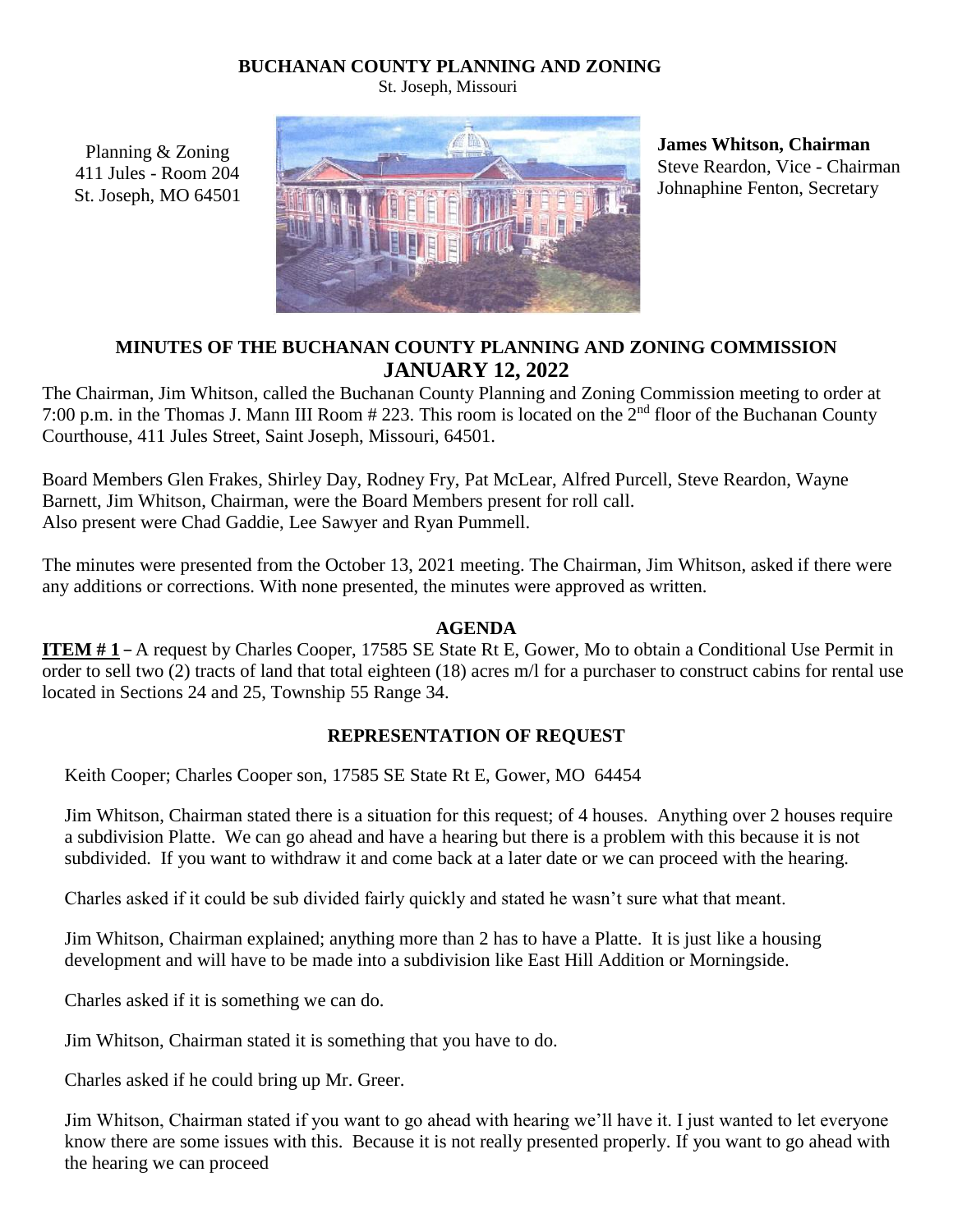Charles said yes; he would like to bring up Sean Greer.

Sean Greer; Hearthstone Property, 14268 State Hwy DD, Savanah MO. "I found this piece of property and thought it was a beautiful tract of land and my idea is to build a small retreat. I have spoke to a couple of folks in the office about it earlier and to your point we were unaware, we weren't given any indication that we would have to subdivide and lot it. If we need to do that, that's fine. I would like to end up with 3 or 4 structures on the property. One of those is going to be a shop/main facility. All of this will be determined and to follow your recommendation. I have some pictures, I'm looking to build really nice retreat style cabins. That's an overview, I'd be happy to take any questions.

Question 1 **–** How many feet will these be, what size cabins are they?

Mr. Greer answered 1 Bedroom 1 Bath typically for 2 adults. Just a place to go and unwind, there is fiber internet access out there. People want to watch Netflix, have a cozy fire, just a nice get away. About 400 to 500 square foot.

Question  $2 - What$  is the draw to this area?

Mr. Greer answered that Air B&B rentals are increasing in popularity, it's a half an hour from the airport. A lot of people are transitioning more to an independently operated style Air B&B vacation rentals. Just a quick get a way that doesn't involve driving all the way to Branson. There are several of this type, higher end vacation rentals in the Branson area but a lot of folks in the KC metro area don't have 3-4 hours to drive down to Branson. They want a quick, flexible weekend getaway.

Question 3 – It's a pretty secluded area, basically out in the middle of nowhere. Have you established a business plan for this involvement?

Mr. Greer – I don't have a formal plan but am working on it. Depending kind of approval and filling in the blanks as far as what the Commission is ok with.

Question 4 – What will rental fee be?

Mr. Greer– Probably \$175 to \$200 per night to start out with. I think it could easily support that, there is a similar community in the Leavenworth, actually Easton Kansas that is \$200 - \$225 range. They are booked up solid.

Question 5 – Have you done a cost estimate on what it will cost to run utilities and roads back to these rentals.

Mr. Greer answered, I have a rough idea, haven't done a formal one. It will depend on how many we build.

Question 6 – Are each one on a septic, what are you planning on doing?

Mr. Greer stated he talked to someone about that and he said we would have to do a soil and test and follow the recommendations. There will probably be individual septic systems, if that won't work will look into a pond system.

Comment made that each one will have to be on its own septic system. If a septic tank will work; there cannot be more than one house on a septic tank.

Question 7 – What is the rental time on these, a day, week, month or what?

Mr. Greer said it goes by the day, all the vacation rental sites; air BNB, VRBO go by the day. Typically, there is a 2-day minimum.

Question 8 – What is the road access to them?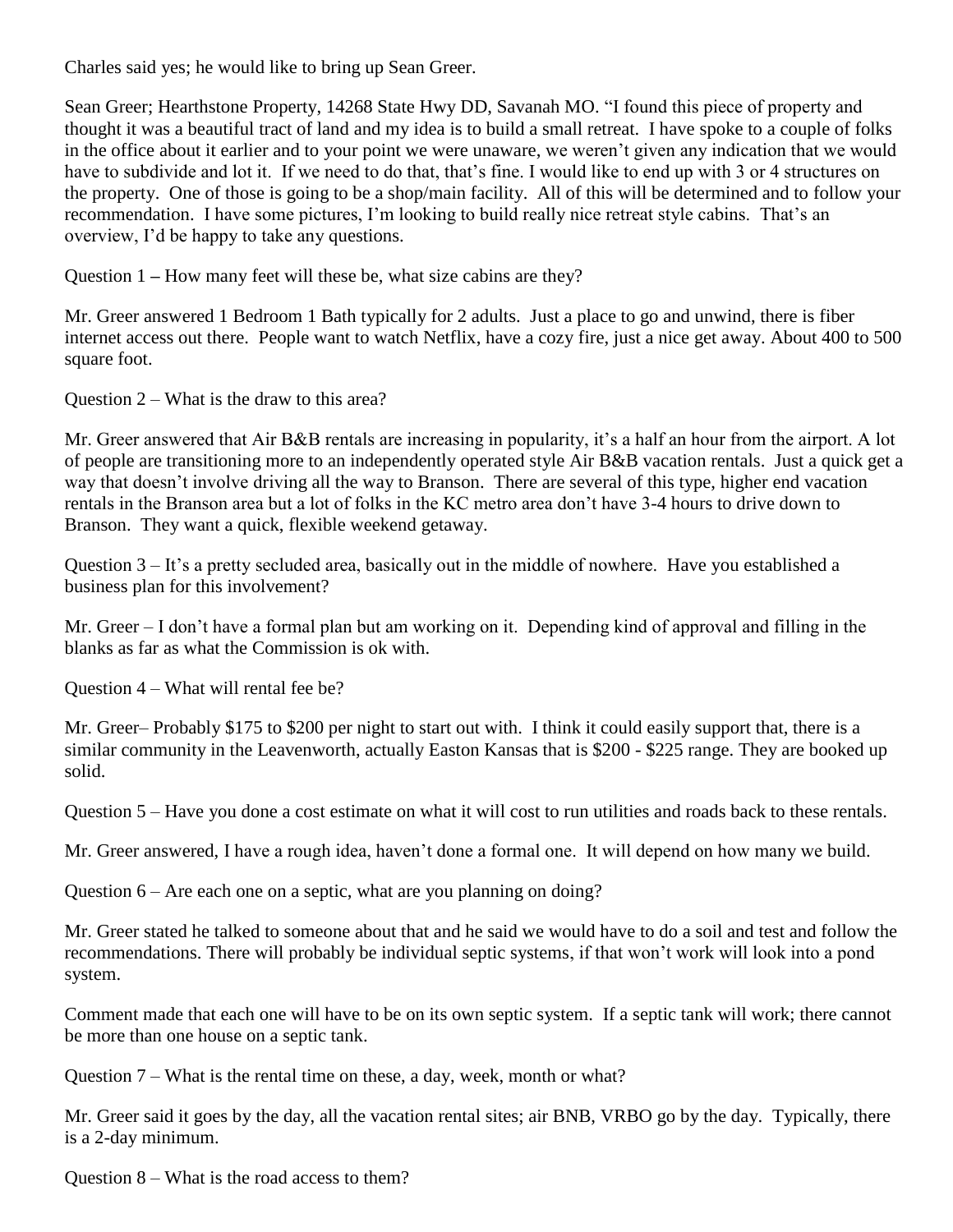Mr. Greer stated there is gravel access that goes to the Cooper's residence on the south. We would put in a gravel road to the individual sites.

Question 9 – If this is not successful, could these be used as rentals.

Mr. Greer answered; possibly yes,

Comment made – Therein lies one of the issues, if this is not successful and somebody say's I'd like to buy this; then you have a house instead of a rental.

Mr. Greer stated to that point; I would like to make it nice enough that somebody would love to have it as a house, on a real foundation. I'm not looking at doing anything halfway.

Mr. Whitson, Chairman asked if anyone would like to speak for any opposition.

Brian Maloney, 17351 SE State Route E, (submitted notes to the board) on the property that borders both east and north boundaries and these are 2 parcels we are talking about here. All the way down to 116 on my western parcel and I own completely too; and I have a map I would like to share. (passed out maps) There are wetlands on the west side and wetlands will always be wetlands. The gentleman that owns them is an LLC, they receive funding from the department of conservation as well as the Corps of Engineers. That is never going to be developed, it is what it is. Mr. Smith owns the property adjacent to the entire south of this. The property was originally listed for sale on 2/11/15 for \$195,000, then it was reduced in price to \$179,000 on 4/29/19. The property went pending for sale at \$179,000 on 3/24/21 at that point Mr. Cooper was allowed to re-survey 2 acres of the property around his house. Now we had originally 2 parcels for 20 acres with 1 house. Now we have Mr. Coopers house on 2 acres we still have the remaining 18 acres. I did a little math here; in 2014 we moved there, we moved there because I was told by my real estate agent don't buy in Andrew County don't by in Platte County don't buy in Clay County and I know in Clinton County it is 1 house per 10 acres. I was informed it is 1 house for 20 acres, please correct me if that is not true. Is that correct.

Mr. Whitson, Chairman stated that's 1 house for 20 acres without having to rezone it. We can go down to as small as 2 acres if rezoned.

Mr. Maloney – A conditional use permit was granted at that point for the Cooper house. Now we want to add 4 A frame houses, which are houses regardless of the sizes. Plus, a shop building with 2 bathrooms and living quarters; which I consider a fifth house. If we look at the original size of the property with 20 acres is 1 house and 2 parcels. The 2 parcels aren't separated because it crosses the section line, and I don't think we can have a parcel that crosses a section line. Is that correct?

Mr. Whitson, Chairman stated I couldn't tell you on that. I don't think that really matters.

Mr. Maloney- Now the density on 20.03 acres will be 6 houses on the original 20 and it will be 1 house on 3.3 acres. It will be rental houses; the zoning will have to be changed from A-1 to B-2 in order to accommodate a commercial enterprise in this property which this is. As far as rental houses, it is going to cost me a great loss in property value due to the coming and going of people. Greatly increase traffic on County Road 305 which at this state is almost a gravel 2 track at this point. Unknown persons coming and going, these are daily rentals that could be up to 1000 vehicles in a year if this is successful in renting each one of these for 1 night. There is no attractions out there. I can't see anyone coming to stay there in a 400 square foot house with 1 bedroom and 1 bath. I think 3- or 4-acres on top; what do you do with that. If things go south as far as renting these cabins, well maybe you have a motorcycle rally up there, maybe have an outdoor concert with camping, maybe it becomes a meth cooking village, maybe the families with bored kids that are stuck out there with their family go to the Tobin Cemetery, that's been there since I think 1834 and start messing around. Southeast County Road 105 intersects my south parcel and that's the only access to this property. Further, what are the requirements in Buchanan County for daily rental properties; who oversees them? Is there a county code that inspects and license daily rentals because this is a commercial enterprise? It's not someone renting a bedroom in their house. Environmental impact; 1 house with 3.3 acres said it had to be on septic not on a lagoon system.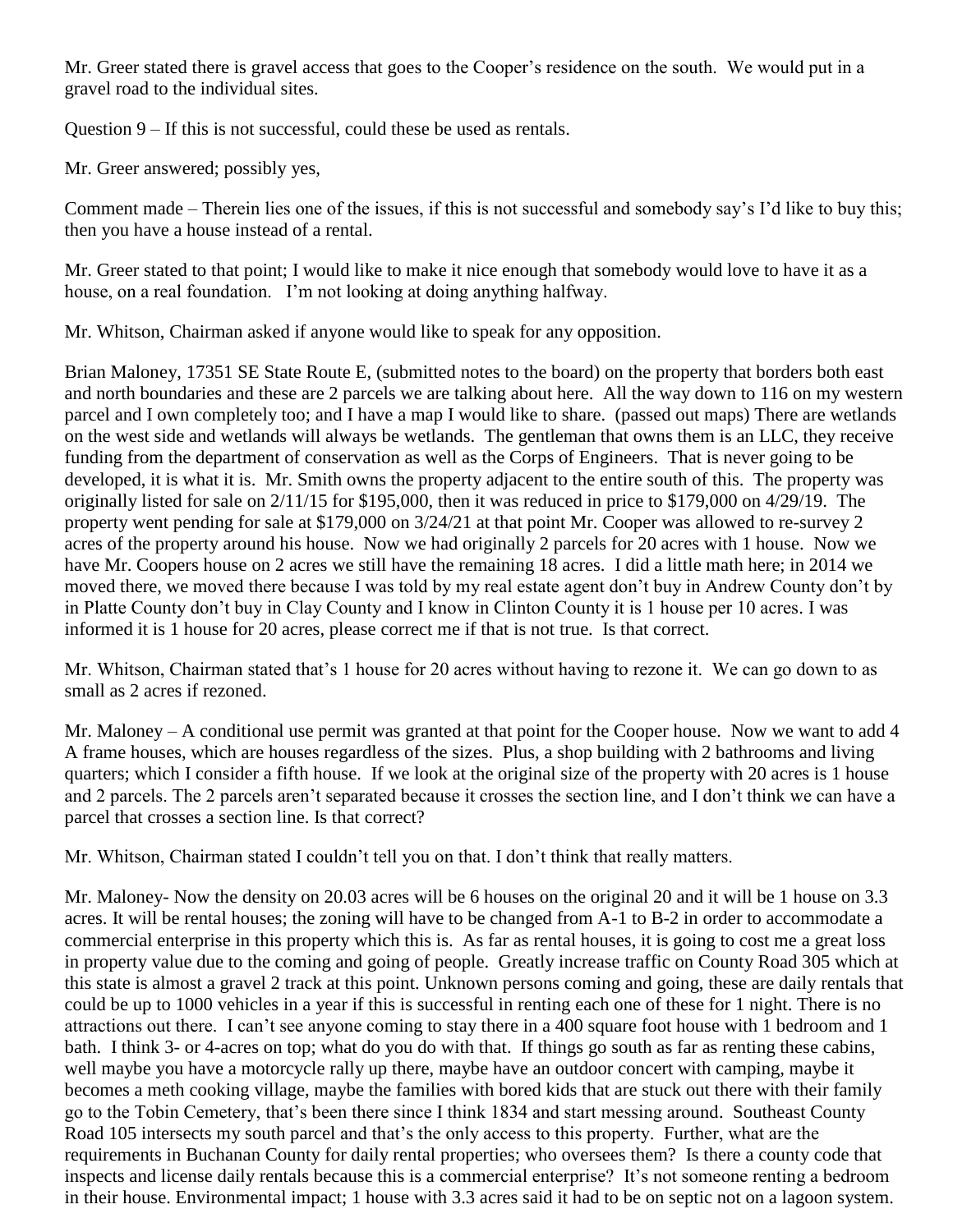This is not a good situation. I tried to buy the North parcel from Mr. Cooper and I think it was after the first time it was listed in 2015, I have a signed contract from Mr. and Mrs. Cooper who are the owners of the house not Keith Cooper, sorry Keith. I wish Charlie could be here since this is in his name and I don't know who signed the paperwork at this point. For 8 acres at \$5,000 an acre. Mr. Cooper had accepted that. Knowing full well that was the true value of the property or he wouldn't have accepted that contract. The contract fell through because the owner of the mortgage would not release the lien on the land and I believe it is because there is about in a neighborhood of at least \$177,000 that is still owed the bank in order to release this property. So, the property gets released, Mr. Cooper has his house on 2 acres, he gets \$177,000 for this property and he doesn't care what happens at this point. He is 93 years old. This is a bad way to get out of a tough situation and I feel for him.

Mr. Whitson, Chairman, asked if we could get to your objection so we can let other people who would like to talk. If you could speed them up as much as possible, please.

Mr. Maloney said these are all his objections. I am pretty much at the end, I thank you for your time.

Mr. Whitson, Chairman asked if anyone else would like to speak in opposition.

Steve Mummert, 17020 South East 115<sup>th</sup> Road, Edgerton MO. It's a half a mile from my property. Grew up there for 50 years. I knew Charlie. We live out in the country, that's the whole point. I don't want all of this out where I live. I object to it. Traffic is going to be huge. I thought you had to have 20 acres to do this per structure. That's about all I've got to say. I'm not in favor of it.

Mr. Whiston, Chairman said thank you very much. Is there anyone else in opposition that wish to speak.

Dr. Nancy Lynn Bruda, 17351 South East State Route E. We moved out there to have quiet. I work at the hospital and just want to have some time to relax and it's a very attractive piece of property where we live. We like all of our neighbors, very friendly, but we keep our distance because that's what we want. We are 5 miles from a Dollar General, a liquor store, a grocery store, a gas station. We are 25 minutes from a hospital, we don't have a Sheriff's department sitting right there. So what will the attraction be to these cabins; yes, we do have fiber optic high speed internet; thank God we have united fiber. But there is nothing but quiet. So what would someone from Kansas City want to do out there? We used to live in Kansas City, we enjoyed living in Kansas City, but we came out here for quiet, but if we were to live in Kansas City, we would go to Lake of the Ozarks or Branson because there are attractions and things to do for children and if you want to go to dinner you would have to drive for at least 5 miles, maybe longer to even find a restaurant. So what would you do where we live. Spend 1 night? I don't want 1000 cars driving by my house. We don't have that kind of place. Buchanan County doesn't need this. If you want to build something like this; Andrew County. Let us keep our piece and quiet in our small hobby barns, that's what we want. Thank You

Mr. Whitson, Chairman asked if anyone else would like to speak in opposition.

Brad Smith 17635 SE State Route E. Gower Mo. I join this property to the south. I have young kids and grandkid. I don't know who's going to be coming in there around my kids. I don't know what is going to happen to my kids, I don't want anything to happen to my kids. It will be a bad deal. I won't know who's coming in, who these people are or anything. I don't want them around my kids.

Mr. Whitson, Chairman asked if there is anyone else.

Speaker did not give name/address. I have lived out there for 40 years. There has never been a police car. I have never allowed anyone to go down to that cemetery and have a party. Everybody knows to stay off that property. I have managed to retire there and help Mr. Greer with this. Last thing I want is a bunch of wild kids making trouble. He's proposed a first-class thing for; I'm thinking for older people, this piece of ground is fairly historic, he has that cemetery which is interesting. I have found several Indian relics around that place and old civil war canteens, so it's probably from troops going back and forth. I just want to say I would never allow anything like this with my neighbor to happen.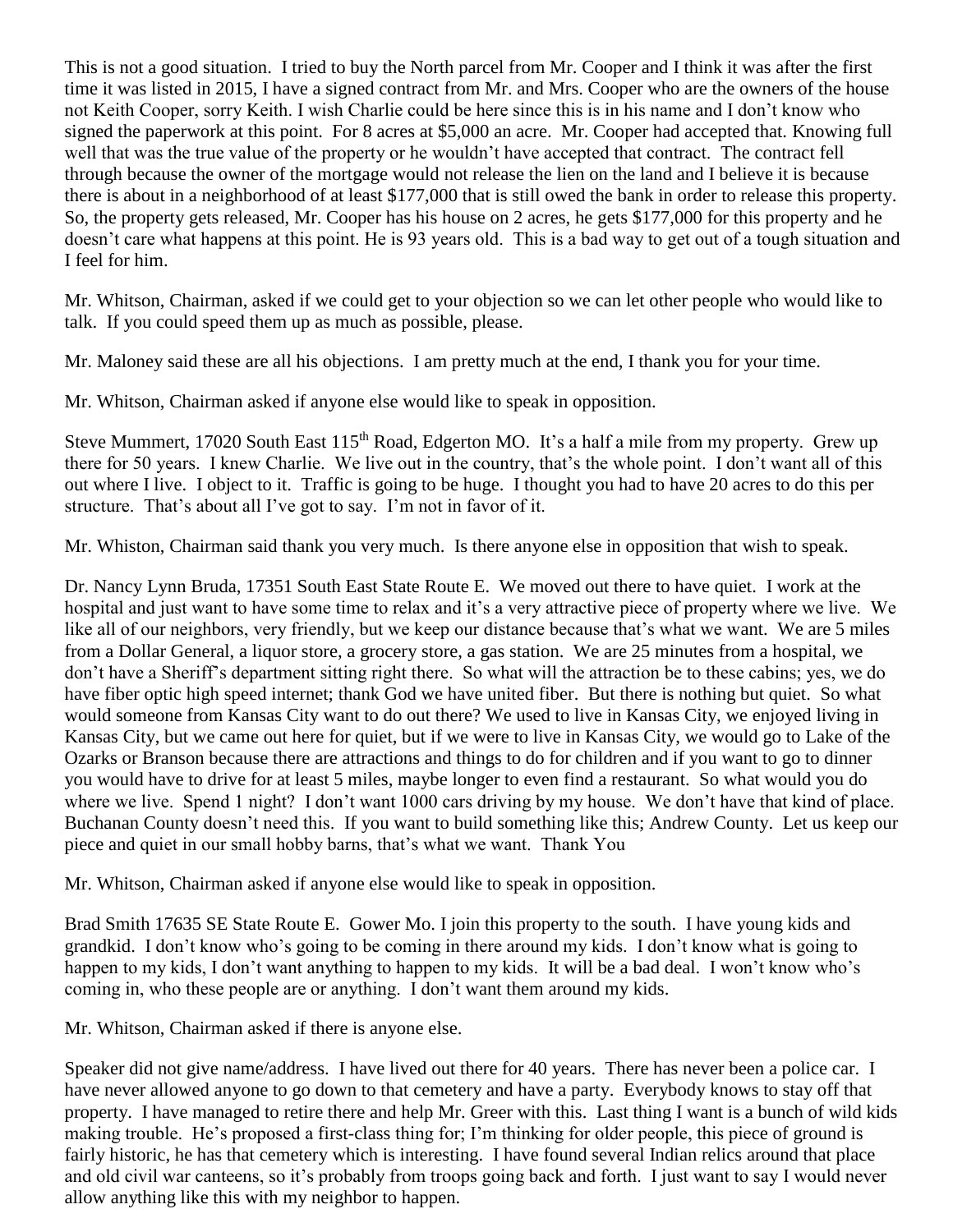Mr. Whitson, Chairman asked if there is anyone else.

Natalie Mummert 17020 SE 115<sup>th</sup> Road Edgerton MO. My husband spoke earlier. That is not true that the law has not been called out there. There have been 2 abandoned homes over there that lay vacant that have had numerous phone calls from police in the last couple of years. In fact, I have made one of those phone calls. I know there was one house not too many years ago that was shut down for meth. Those things do happen especially if land sits idle. I too, have a family my kids are starting to grow their family, they have a little one and they stay home and my concern is when people get bored where our property sits once in a while we can see on the back-road people driving back there. I don't know what they will do once they are there because there is nothing to do, so what happens when you are bored. You take a stroll you take a walk, whatever it might be and we've had people come on our back road from the property that's closed down; its not a county road. But they are curious as to what's back there and that's in our back yard. That is frightening to me especially for my grandkids that are right there. I appreciate your time.

Mr. Whitson, Chairman asked if there is anyone else. Are there any questions from the Commission? With no questions or comments, I'll call the hearing closed for roll.

**Glen Frakes – No. Not compatible in surrounding area Shirley Day - No. Not compatible Rodney Fry – No. Not compatible Alfred Purcell – No. Not compatible and too much opposition Steve Reardon – No. It's not compatible Wayne Barnett – No. Not compatible Jim Whitson – No. Not compatible Pat McLear – No. Not compatible**

Mr. Whitson stated it did not pass, you do have an appeal, which is a conditional use it will go to the zoning adjustment board. You will talk to planning and zoning office, it did not pass.

**ITEM #2 -** A request by Ian Quinn, 18801 SW 90 RD, Rushville, MO to obtain a Conditional Use Permit in order to construct one (1) Single Family Dwelling at 8630 SW Bisel Hill RD, Rushville, MO.

### **REPRESENTATION OF REQUEST**

Ian Quinn – 18801 SW 90<sup>th</sup> Rd. Rushville, MO 64484. My plan is to build a single-family residence, more like a shop house than anything else. It will be in the middle of the property. If you are familiar with the property it is surrounded on two sides by a 20-25-foot ditch, the front tapers up to a bluff about 20 feet tall. My plan is to build a house there.

Mr. Whitson, Chairman asked for yourself? How big of a house and shop are you building, how much is shop?

Mr. Quinn answered, yes. It will by 60x80, it will be 1 or 2 bedrooms finished off; 1000 square feet or less for the house part. Its close to 40% timber slash ditch.

Question asked where do you plan on putting this house and where are you accessing to the road?

Mr. Quinn referred to the map stated it's cut through a hill, there is access on the east and west side and showed where his thought is to bring in a driveway.

Mr. Whitson, Chairman asked any more questions from the Commission

Question asked, will this be a barn with a house inside or look like a house with a barn attached?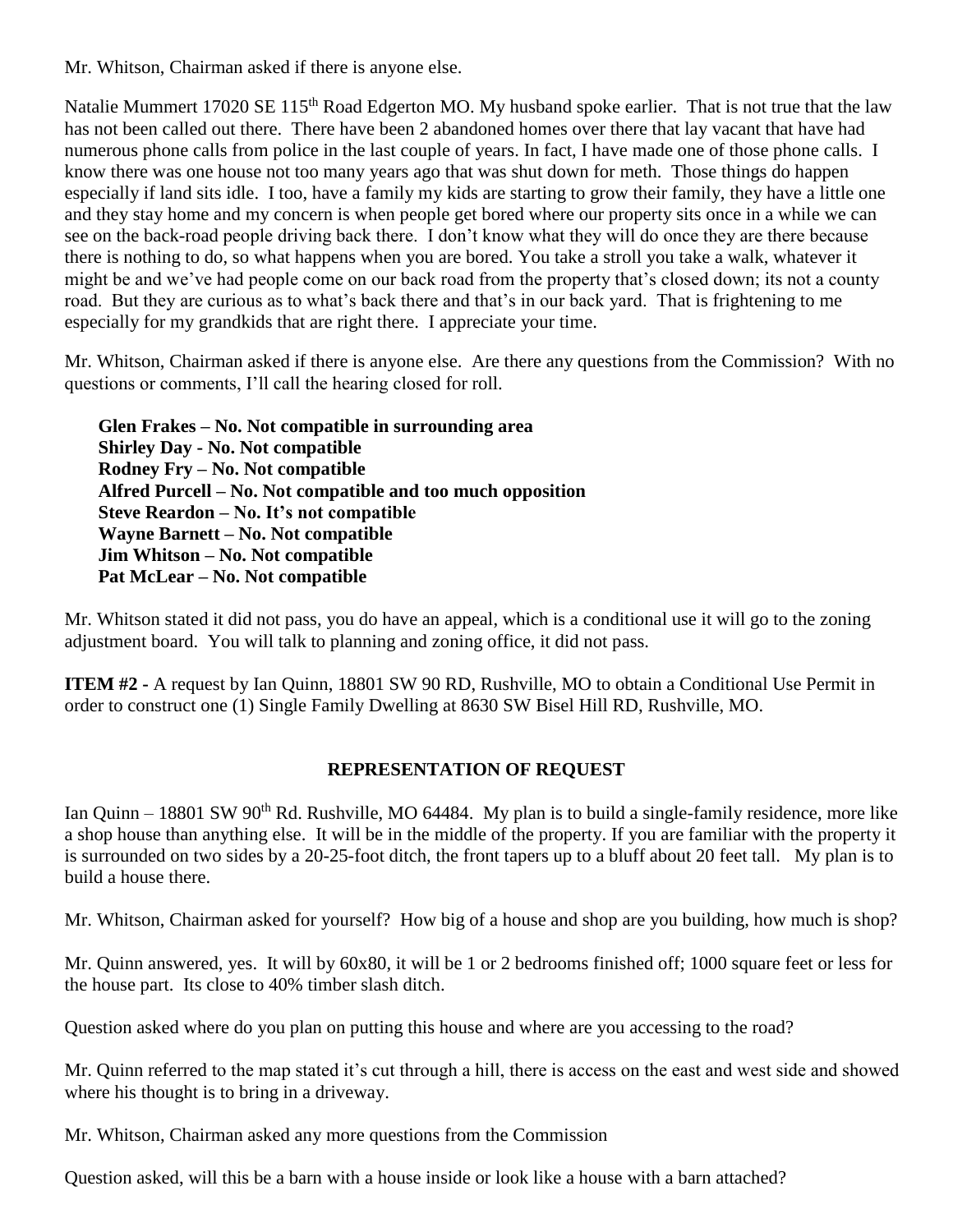Mr. Quinn stated it will be a metal building and eventually will put an eave on the side like a covered porch.

Question asked, how tall are you making it?

Mr. Quinn stated he would like 16 feet.

Question asked, what is your plan with the shop, are you planning on running a business out of there?

Mr. Quinn stated no. I dabble in some things, I like older trucks and cars and that's what I spend my time working on.

Mr. Whitson, Chairman confirmed it will not be a commercial endeavor?

Mr. Quinn stated no. It is secluded and I would like to keep it that way.

Mr. Whitson, Chairman asked any more questions from the Commission

Someone stated they want to discuss that Denise has on the bottom of the sheet that we would like to encourage the remainder be used for agriculture and put a limit of 1 house. I sometimes wonder; we say these things and we want this to be the only house to build there. If we are trying to keep the county agricultural; I mean we got to tweak our limit. Maybe it would take the pressure off of other land becoming housing if we allow these parcels eventually to be further divided. If we are going to leave 9-acre tracts out there that are only 1 house I sometimes think we are defeating our purpose of trying to keep the county agricultural. How are we going to police these anyway?

Mr. Whitson, Chairman responded if they ever come back in for a conditional use or rezoning we say they can't do it because it has this restriction.

Someone answered, sometimes I think we are shooting ourselves in the foot if we want to keep more land agricultural because we do have a 2-acre limit.

Someone stated; there is only one access to the road, possibly two.

Mr. Quinn stated there isn't another flat spot for a house. There is possibly two but I would have to talk with the neighbor on the east side. I don't know exactly where the property line is over there it's been a while since the survey is done. There is a culvert already in and that's where he drives in, there is like 2 acres. We might have to dig that out a bit so I am not approaching on his property line, put the driveway in on the east side. I would have to have a surveyor come out and mark it with a pin and a flag.

Mr. Whitson, Chairman asked any more questions from the Commission? Is there anyone here in opposition of this request? If so give your name, address and state your opposition.

Gary Quinn, 1704 Arbor Lane, Atchison Ks. I own a farm next to this piece of ground I got 42 acres That little piece that joins east of where build a house there at the time I would've probably bought it but it had been too expensive to farm. What I was wondering on mostly, I didn't know which electric companies coming in or if it is coming from the east or coming from the west or if its going to be coop or energy. My biggest thing on it is I've got two other farms and I don't want any more poles.

Mr. Whitson, Chairman replied whoever runs service there would do it. We don't know who that would be. Most the time now have electric companies come down the road, they don't like to go through the fields, they have problems with them and can't get into fix them.

Someone stated they wanted to approach Mr. Quins question about power. He approached Evergy, I met with someone from Evergy out on the property and they can run power for up to a quarter of a mile basically east of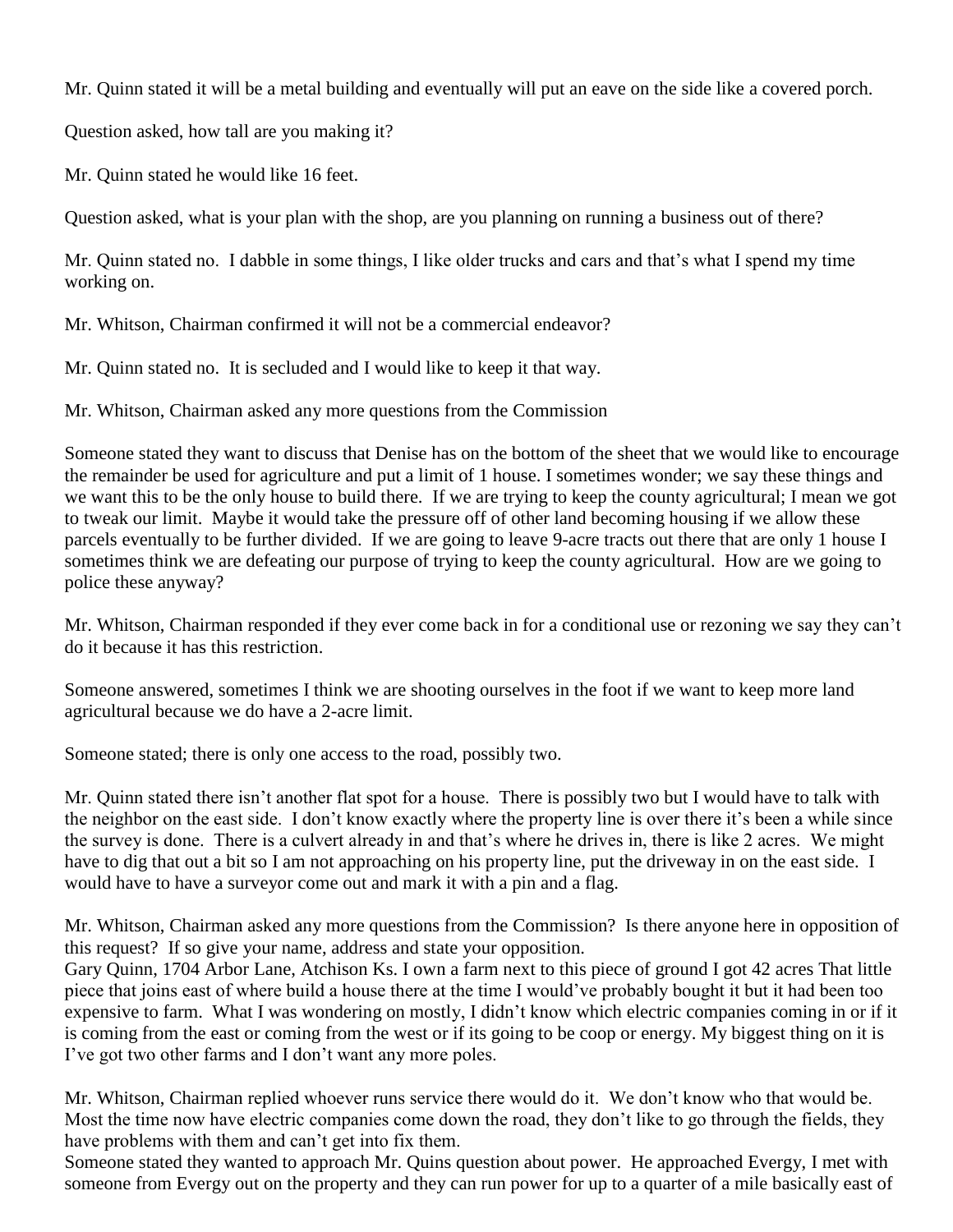the property that is where Evergy stops. They would have to take it across the street obviously and run it down to my property, once they got to my property of course I would be responsible for electric to the house. At that point if you are interested in it, it would be a quarter of a mile of your property.

Barbara, Gary's wife – 1704 Arbor Lane, Atchison Ks. So; are you saying when the electricity comes in it will be put in on the road and would come across Gary's land?

Mr. Whitson, Chairman said they will bring it down the road not on the land. We farm east of town and we've had some electric wires across our property, they have taken all of them out to come down the road. They don't request fields anymore.

Ian Quinn stated it's coming from the west not the east.

Barbara Quinn now understands.

Someone stated they are wondering if they are opposed to him building on the property or just concerned about poles. I guess I don't know what your opposition is.

Mr. Whitson, Chairman stated it is more of a fact finding. He asked if anyone else wish to speak? Any questions from the Commission? If no one wants to put any restrictions on it, that's fine. I'll call hearing closed and call for roll.

**Glen Frakes – Yes, Best Use Shirley Day – Yes, Best Use Rodney Fry – Yes, Best Use Pat McLear - Yes, Best Use Alfred Purcell – Yes, Best Use Steve Reardon – Yes, Best Use Wayne Barnett – Yes, Best Use Jim Whitson – Yes, Best Use**

Mr. Whitson, Chairman, then announced that this Item had passed, there will be a thirty (30) day waiting period if someone would want to appeal the decision. He then asked for any further business and if the Commission had anything next month.

Ryan Pummell told Mr. Quinn if he has a soil morphology present it to him, will not have to pay for another one.

**ITEM #3 - A** request by Corey Miller, 1873 SE Taos Rd, Faucett, MO to obtain a Conditional Use Permit in order to sell a 10.68-acre m/l tract of land for a purchaser to construct one (1) Single Family Dwelling located in Section 5, Township 56, Range 35.

### **REPRESENTATION OF REQUEST**

**Corey Miller, 1873 SE Taos Rd, Faucett Mo.** I have owned this piece of land for about 20 years. We are looking at other endeavors for my wife and I and we have an interested party in it. We want to get are ducks in a row and make sure can build a house on it.

Mr. Whiston, Chairman asked where would the access be for this? How big of a house does the buyer want to build?

Mr. Miller answered it will come off Cardiff drive, that was an easement that I went through 5 years ago. I got an easement from the neighbor.

Matt Grooms, 6 Lindenwood Lane, St. Joseph Mo. 2000 square foot house, nothing huge.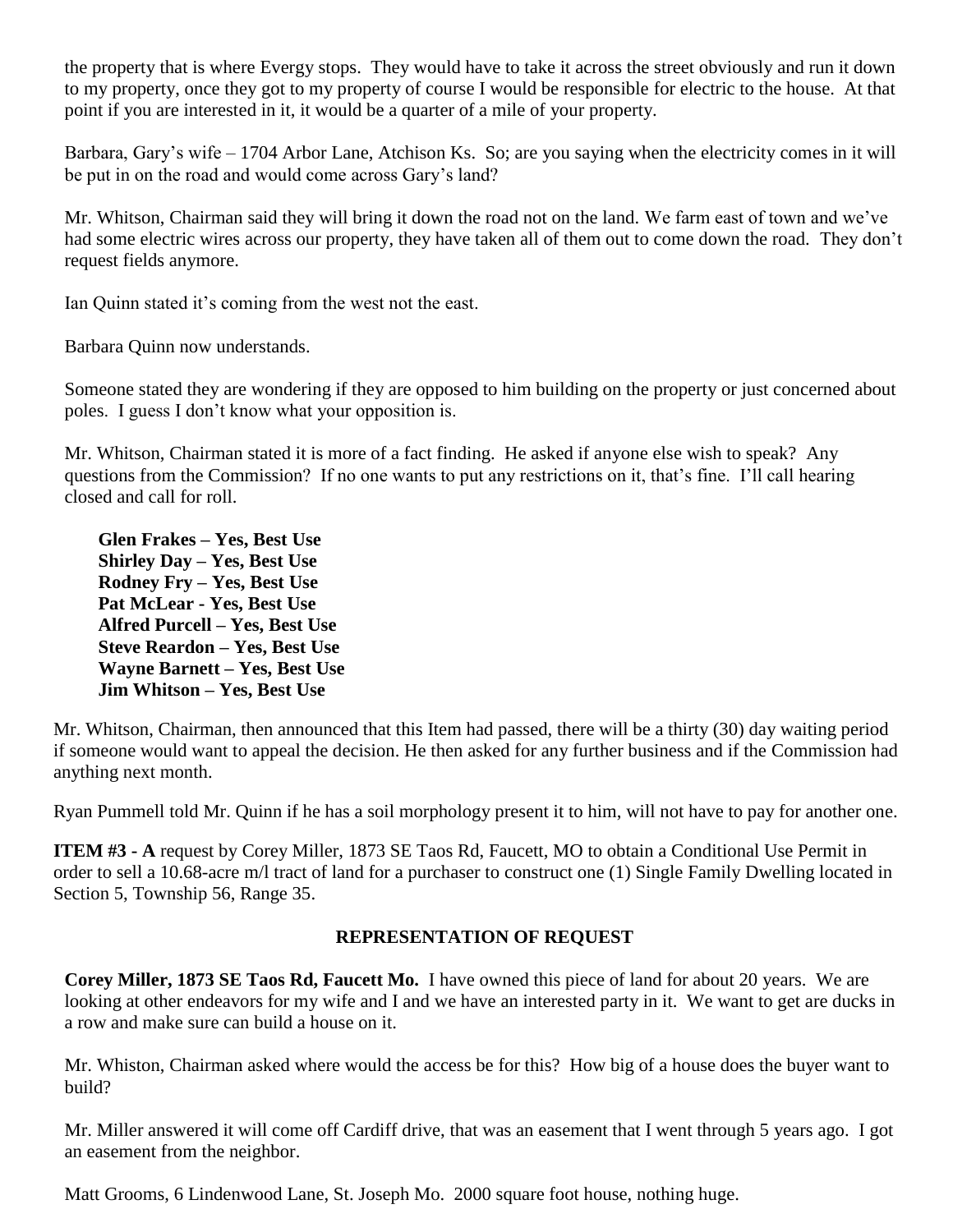Mr. Whitson, Chairman asked if there were any questions from the Commission?

Someone asked if this will be a stick-built house?

Mr. Grooms answered yes, stick built house on a basement.

Someone asked what is the ground being used for now?

Mr. Miller answered it is built up in trees and a gentleman has had some cows on it. The neighbor moved the hot wire fence down onto the property and ran his cows a little bit further down the hill.

Someone asked if the easement goes with the property and is it written someplace?

Mr. Miller confirmed it goes with the property. I have it all written right here, Jim Bowers did the whole legal description and everything on it.

Mr. Whitson, Chairman asked if there were any questions from the Commission? Is there anyone here in opposition of the request?

Rebecca Huntsman, 465 SE Turner Rd, I didn't know what I was getting into until I got the letter. My property does not, according to everything does not butt up to Mr. Miller's property. My concern was the easement because the more I have investigated to get to a property, they can go across your property to get to their property. So that was my concern that I wanted to voice now that I have found out there is another easement. My fear was and I have been envisioning for the last couple of weeks a bulldozer taking down my fruit trees and then I though my septic tank and my laterals are right there so the driveway is going to have to go up through my trees, either build a bridge across the crick; its really deep. That was my concern. We were approached before with someone that wanted to come through our property. There is no way with out major damage.

Someone confirmed you are pretty safe no one will come through your property. The easement is already in place.

Mr. Miller stated again the driveway is coming off Cardiff Drive.

Mr. Whitson, Chairman asked if any comments from the Commission?

Someone asked if there are any other plans for the rest of the property?

Mr. Miller stated; No.

Someone made the motion the property can not be split again. The motion was seconded.

Mr. Whitson, Chairman stated; there was a motion put on that the property cannot be spit again, everyone in favor say aye.

All are in favor.

Mr. Whitson, Chairman stated we will now vote on the request of the conditional use with the condition that the property cannot be split anymore. We are voting on the whole thing right now with the condition, that it cannot be slit and subdivided again. Call for role.